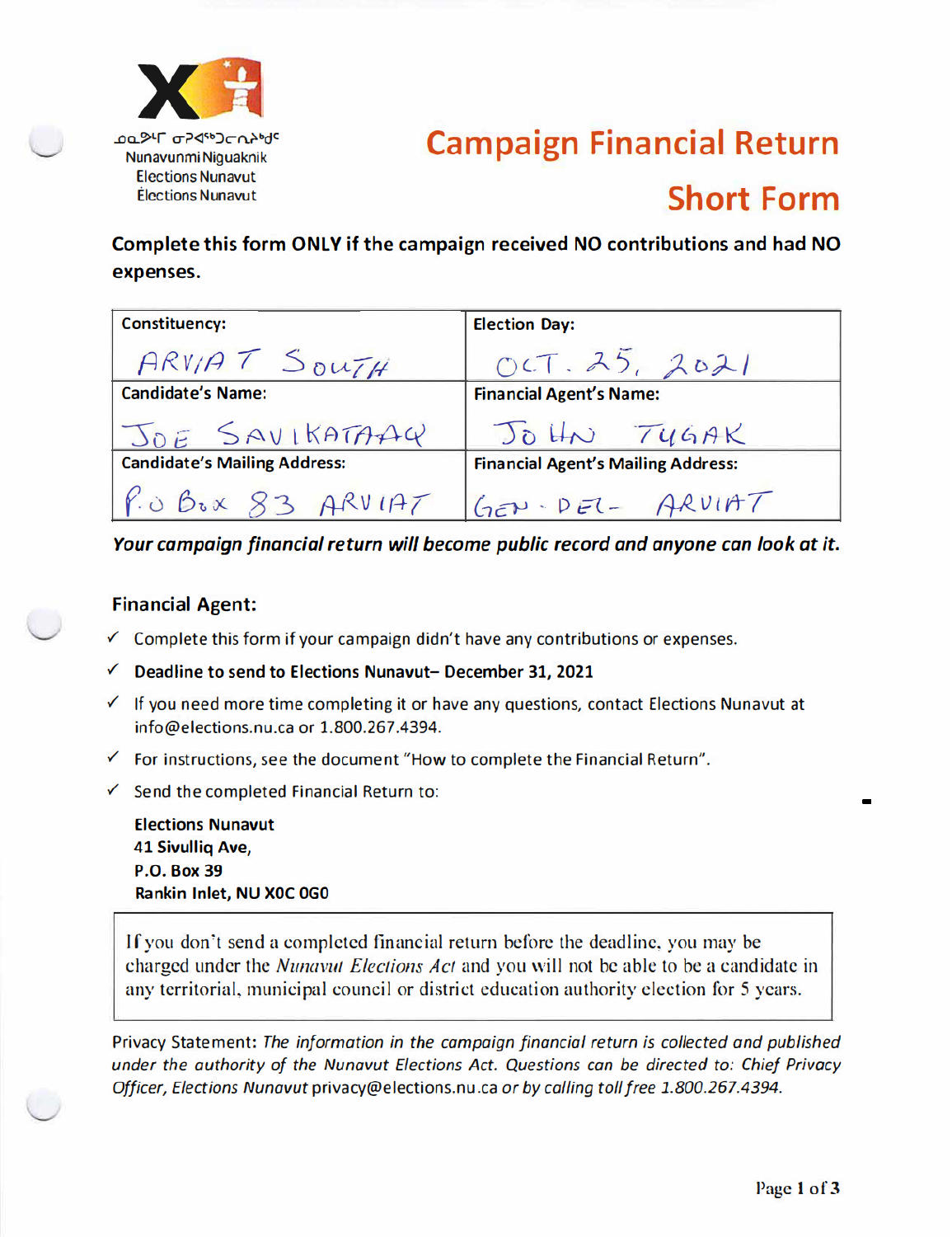## **Declaration**

#### **We certify that, for the candidate named:**

- ✓ We received **NO** contributions of any kind during or after the election period. No one provided money, goods, or services to the candidate as a loan, advance, deposit, contribution, or gift.
- ✓ We incurred **NO** election expenses, including disputed claims and unpaid claims. No one has made any payments or given, promised, or offered any reward, office, employment, or valuable consideration or incurred any liability on behalf of or in respect of the candidate.

### **By signing the declaration, both the candidate and financial agent expressly declare that:**

- $\checkmark$  We understand that this financial return will be audited if we received or spent more than \$500 on the campaign. The audit will determine whether it presents fairly the information contained in the accounting records on which the return is based pursuant to s. 181.1 of the *Nunavut Elections Act.*
- $\checkmark$  We have not violated the Nunavut Elections Act in respect of this election.
- ✓ We have not withheld any information from our records and documents relevant to this election.
- ✓ We accepted no contributions prohibited under the *Nunavut Elections Act.*
- $\checkmark$  No gifts or other advantages were accepted that might reasonably be seen to influence the candidate, if elected.
- $\checkmark$  There are no legal claims and possible claims against the candidate or financial agent in respect of this election, except as follows: *(provide details of any claims or possible claims)*-----------------------------
- ✓ We have disclosed in this return any facts relating to any fraud or suspected fraud that may impact this financial return. The details of any facts relating to any fraud that may impact this financial return are as follows: *(provide details of any facts relating to any fraud or suspected fraud) \_\_\_\_\_\_\_\_\_\_\_\_\_\_ \_*